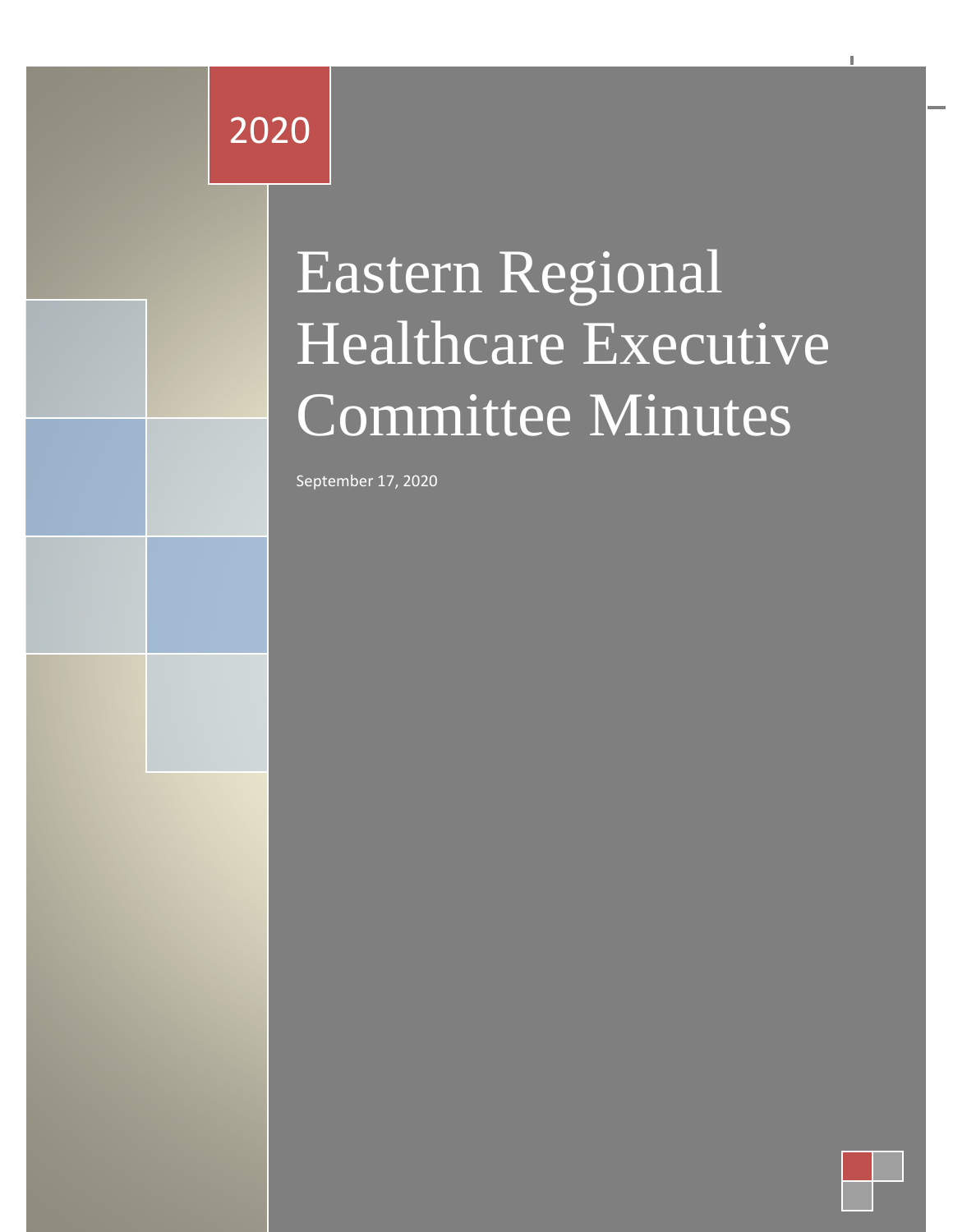## **Eastern Regional Healthcare Coalition Executive Committee Meeting September 17, 2020 via Zoom Meeting; 1300 - 1500**

# Documents and materials provided for the meeting:

September 20, 2020 Meeting Agenda PowerPoint Presentation Meeting Minutes June 23, 2020 ERHCC Preparedness and Response Plan ERHCC Pediatric Surge Annex ERHCC Highly Infectious Disease Annex draft Peds Tabletop Exercise Information Executive Committee member roster

# Call to Order

Chairman Vice- Chairman Peter Leyva called the meeting to order at 1300.

# Roll Call

#### **Members Present:**

- Peter Leyva, Chair/Prairie Community Hospital
- Todd Opp, Glendive Medical Center
- Julie Brodhead, Richland County PH
- Bridget Norby, Daniels Memorial Hospital/EMS
- Cindia Ellis, One Health/Custer County PH
- Sue Davis, Phillips County Hospital
- James Black, Holy Rosary HealthCare
- Lois Leibrand, Daniels County Public Health
- Jessica Price, Sidney Health Center Extended Care
- Heidi Visocan, Sheridan County Sheriff's Department
- Robbie Kavon, MHA Eastern Region HealthCare Coalition
- Casey Driscoll, MHA Southern Region HealthCare Coalition
- Kyrsten Brinkley, MHA Western Region HealthCare Coalition
- Kitty Songer, MHA Central Region Healthcare Coalition
- Cindee McKee, MHA

#### **Guests Present:**

• None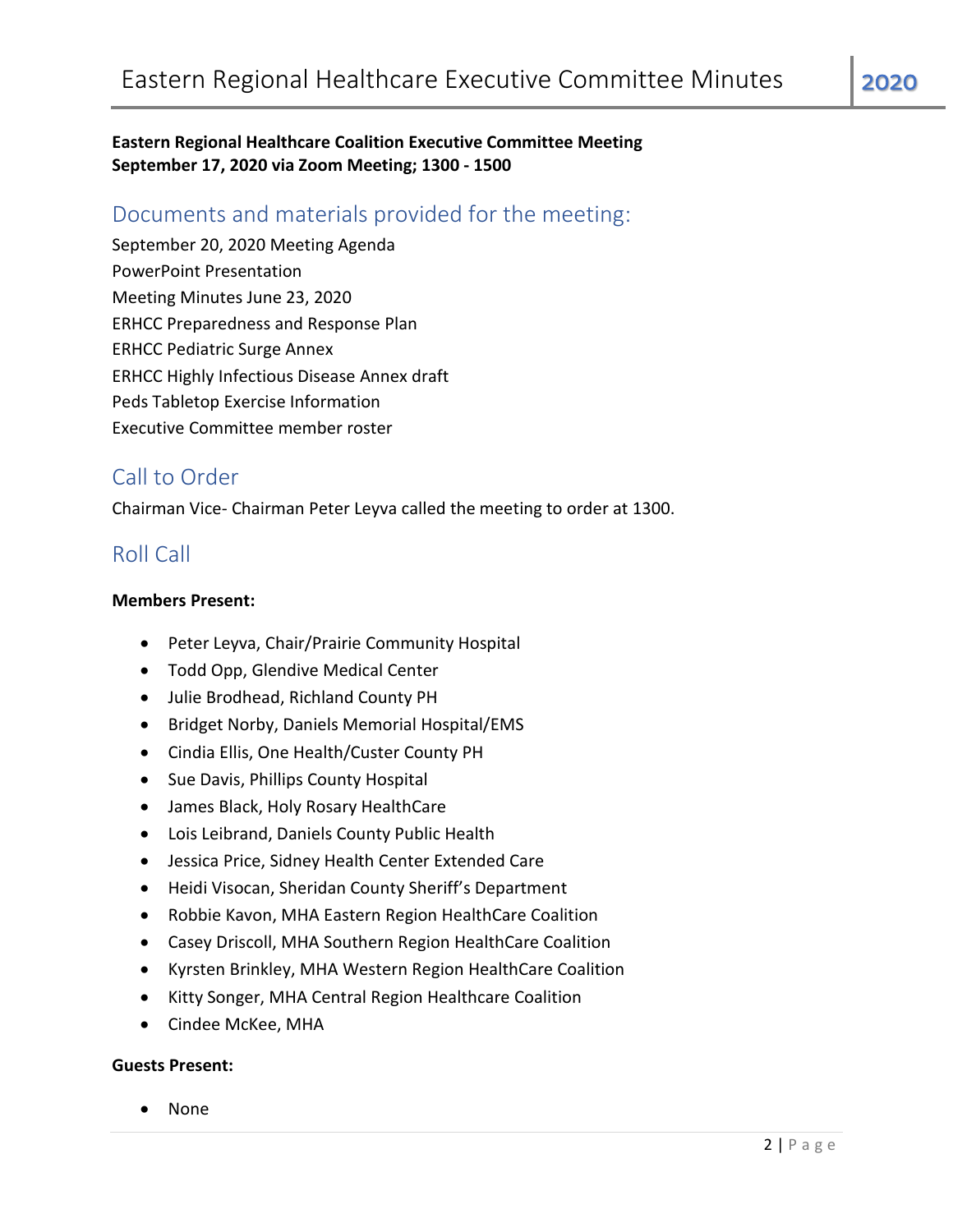#### **Members Not Present:**

- Jeff Gates, MT DES
- Don McGiboney, MT DPHHS/HPP
- Gary Zimmerman, MT DPHHS

## Meeting Minutes

June 23, 2020

• Minutes were reviewed, motion received to approve, motion was seconded and approved.

# Treasurer's Report

- Todd and Cindee reviewed the current budget to date.
- Budget was reviewed, motion received to approve, motion seconded and approved.

## New Business

- Preparedness and Response Plan
	- o Plan was reviewed by Kyrsten and Cindee, with discussion from the committee
	- o Motion to approve By Julie Brodhead
	- o Seconded by Bridget Norby
	- o Approved unanimously

#### • Pediatric Surge Annex

- o Plan was reviewed by Kyrsten and Cindee, with discussion from the committee
- o Motion to approve By Julie Brodhead
- o Seconded by Bridget Norby
- o Approved unanimously
- Highly Infectious Disease Annex draft
	- o Plan was reviewed by Kyrsten and Cindee, with discussion from the committee
- Virtual Pediatric Tabletop Exercise
	- o Plan was reviewed by Kyrsten and Cindee, with discussion from the committee
	- o Facilities encouraged to complete Doodle Survey for dates and facilities to participate
	- o One exercise per region
- PPE Cache Guidance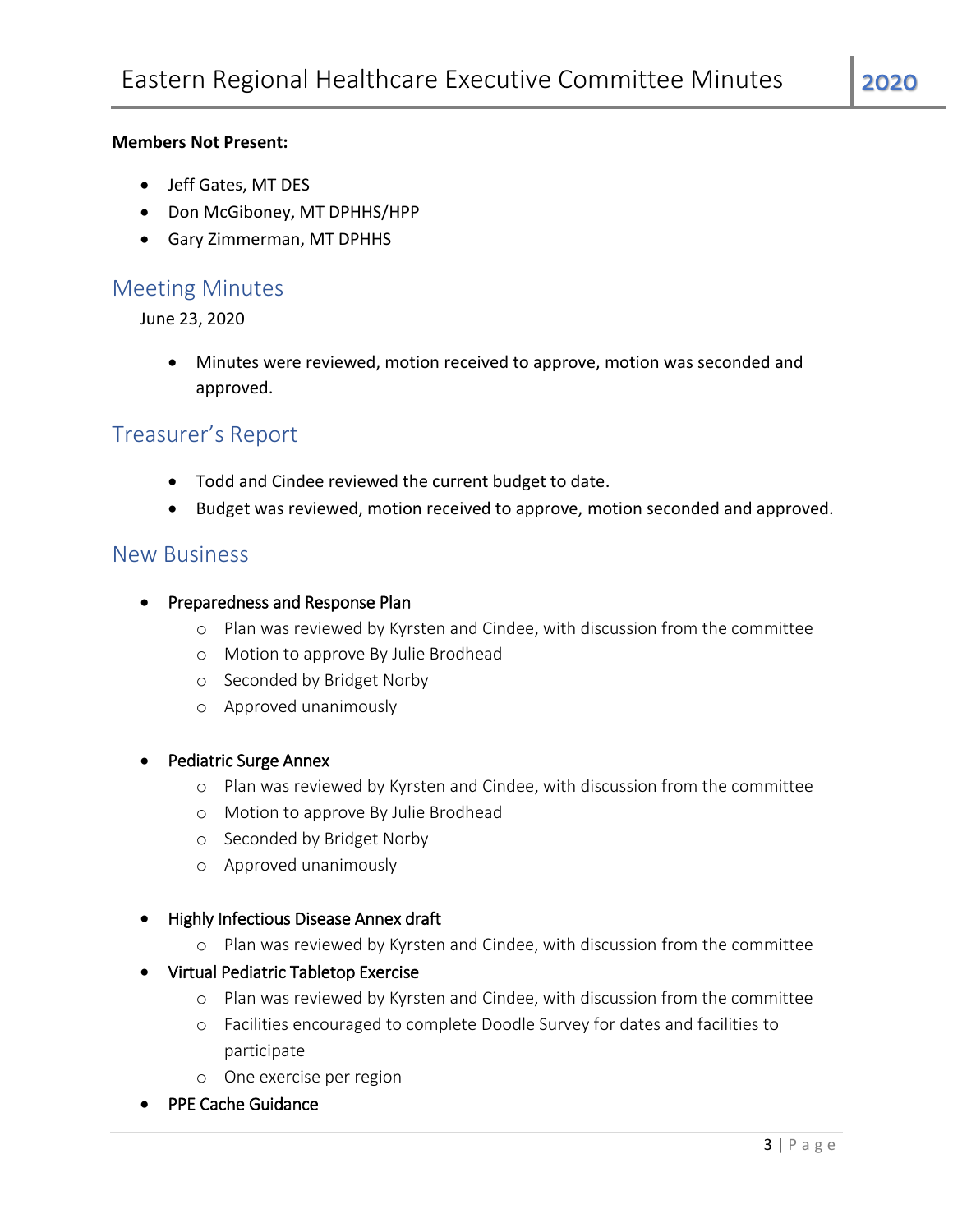o Cindee reviewed PPE Cache Host Agreement and items in stock

#### • HHP Budget

o Overall HPP Budget was reviewed with committee

## Old Business

- **EMResource/Teletracking Reporting**
	- o Kyrsten reviewed new reporting option via EMResource, with committee discussion following
- **Virtual Voting**
	- $\circ$  Kyrsten reviewed requirements for using virtual voting option. No decision was made
- **Trainings** 
	- o Upcoming training and exercises were reviewed
		- MGT-433 Isolation & Quarantine for Rural Communities
		- MHA Virtual Fall Convention
		- Pediatric Tabletop Exercise
		- Great Montana Shakeout
		- MOAB
		- ICE Courses
		- PIO Training
		- ABLS

#### • **COVID Mini-Grants**

- o Cindee reviewed criteria for applying for COVID Mini-Grants
	- Around \$117,000.00 available
	- Projects must be COVID or Infectious Disease specific projects
	- Open October 1 December 20
	- Open to all ESF-8 entities
- o Discussion about projects for supplying PAPRs and/or HAM Radios to regional facilities
- o Workgroup formed to further explore options
	- Todd Opp
	- Robbie Kavon
	- Peter Leyva
	- Julie Brodhead
	- Bridget Norby
- **Coordinator Update**